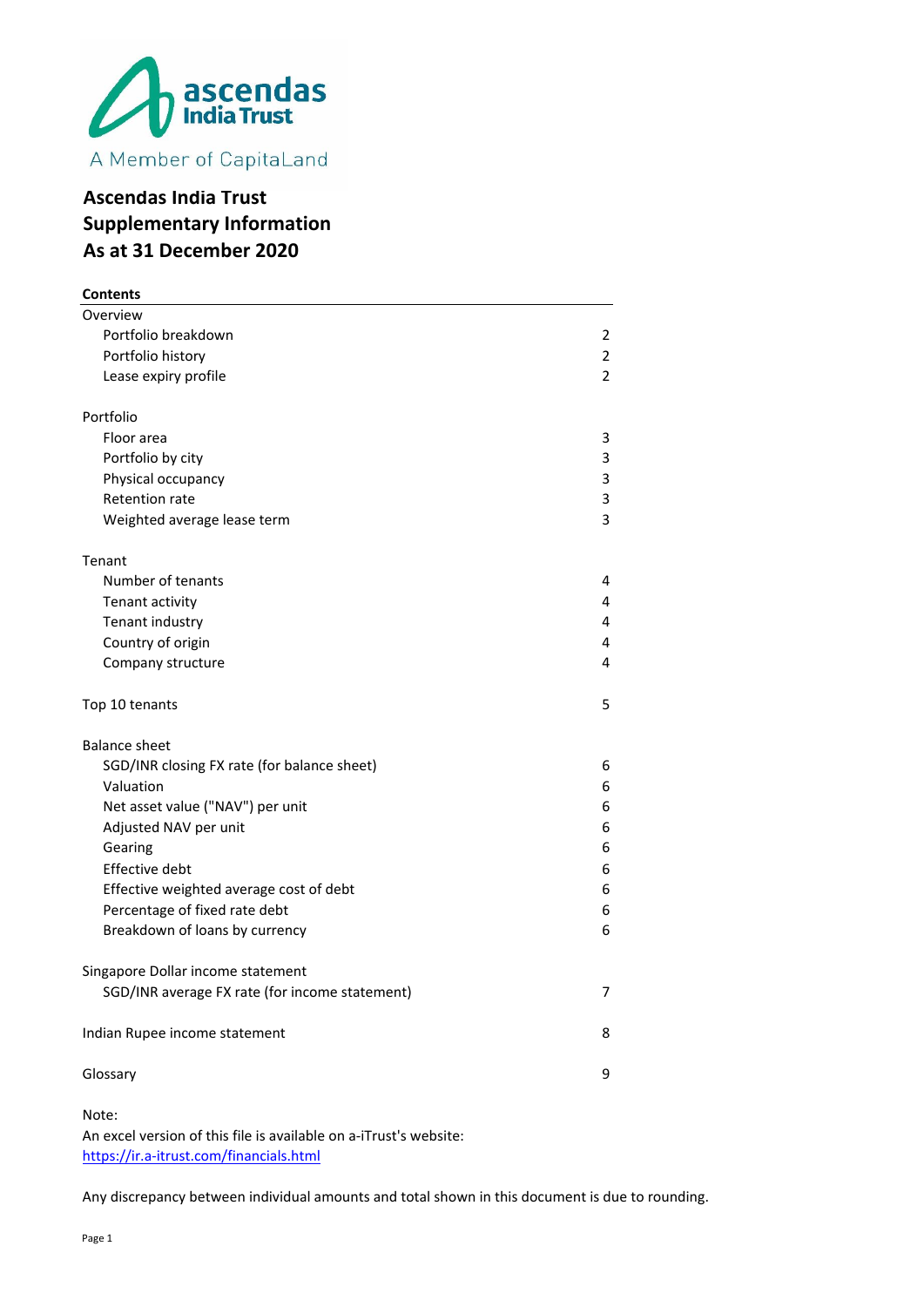# **ASCENDAS INDIA TRUST**

**OVERVIEW AS AT 31 DECEMBER 2020**

#### **Portfolio breakdown**

| <b>Property</b>                                  | City      | Floor area (mil sq ft) |
|--------------------------------------------------|-----------|------------------------|
| International Tech Park Bangalore (ITPB)         | Bangalore | 5.2                    |
| International Tech Park Chennai (ITPC)           | Chennai   | 2.0                    |
| CyberVale (CV)                                   | Chennai   | 0.8                    |
| International Tech Park Hyderabad (ITPH)         | Hyderabad | 1.5                    |
| CyberPearl (CP)                                  | Hyderabad | 0.4                    |
| aVance, HITEC City, Hyderabad (aVance Hyderabad) | Hyderabad | 1.5                    |
| aVance, Hinjawadi, Pune (aVance Pune)            | Pune      | 1.5                    |
| Arshiya Panvel                                   | Mumbai    | 0.8                    |
| Total                                            |           | 13.8                   |

### **Portfolio history**

|               |                  |                        | <b>Floor</b> area        | Portfolio floor area |               |
|---------------|------------------|------------------------|--------------------------|----------------------|---------------|
| <b>Date</b>   | <b>Property</b>  | <b>Building</b>        | (mil sq ft)              | (mil sq ft)          | <b>Type</b>   |
| Aug-07        |                  |                        | $\overline{\phantom{0}}$ | 3.6                  | At IPO        |
| Dec-07        | <b>ITPH</b>      | Vega                   | 0.4                      | 4.0                  | Development   |
| Dec-07        | <b>ITPC</b>      | Crest                  | 0.7                      | 4.7                  | Development   |
| Sep-08        | <b>ITPB</b>      | Strata units           | 0.1                      | 4.8                  | Acquisition   |
| <b>Dec-10</b> | <b>ITPB</b>      | Park Square            | 0.4                      | 5.3                  | Development   |
| <b>Dec-10</b> | <b>ITPC</b>      | Zenith                 | 0.7                      | 6.0                  | Development   |
| Jun-11        | <b>ITPB</b>      | Voyager                | 0.5                      | 6.5                  | Development   |
| Feb-12        | aVance Hyderabad | aVance 1 & 2           | 0.4                      | 6.9                  | Acquisition   |
| Jan-14        | <b>ITPB</b>      | Aviator                | 0.6                      | 7.5                  | Development   |
| Mar-15        | CyberVale        | Lakeview & Springfield | 0.6                      | 8.1                  | Acquisition   |
| $Jul-15$      | aVance Hyderabad | aVance 3               | 0.7                      | 8.8                  | Acquisition   |
| Mar-16        | CyberVale        | CyberVale 3            | 0.3                      | 9.0                  | Acquisition   |
| Jun-16        | <b>ITPB</b>      | Victor                 | 0.6                      | 9.7                  | Development   |
| Feb-17        | aVance Pune      | aVance Pune            | 1.5                      | 11.1                 | Acquisition   |
| Apr-17        | aVance Hyderabad | aVance 4               | 0.4                      | 11.5                 | Acquisition   |
| Sep-17        | <b>ITPH</b>      | Atria                  | 0.4                      | 11.9                 | Development   |
| Feb-18        | Arshiya Panvel   | Arshiya                | 0.8                      | 12.8                 | Acquisition   |
| Apr-18        | <b>ITPH</b>      | Auriga                 | $-0.2$                   | 12.6                 | Redevelopment |
| May-19        | <b>ITPB</b>      | Anchor                 | 0.5                      | 13.1                 | Development   |
| <b>Nov-20</b> | <b>ITPB</b>      | Endeavour              | 0.7                      | 13.8                 | Development   |

#### **Lease expiry profile by monthly base rent (%)**

| City      | <b>FY2021</b> | <b>FY2022</b> | <b>FY2023</b> | <b>FY2024</b> | FY2025 & | <b>Total</b> |
|-----------|---------------|---------------|---------------|---------------|----------|--------------|
|           |               |               |               |               | beyond   |              |
| Bangalore | 10.8%         | 5.4%          | 1.6%          | 5.9%          | 10.4%    | 34.1%        |
| Chennai   | 4.8%          | 6.8%          | 4.8%          | 2.3%          | 7.8%     | 26.5%        |
| Hyderabad | 7.4%          | 6.3%          | 3.9%          | 1.5%          | 2.6%     | 21.7%        |
| Pune      | 0.0%          | 0.4%          | 0.4%          | 0.2%          | 9.5%     | 10.5%        |
| Mumbai    | 0.0%          | 0.0%          | 0.0%          | 7.2%          | 0.0%     | 7.2%         |
| Total     | 23.0%         | 18.9%         | 10.8%         | 17.1%         | 30.2%    | 100.0%       |

Note:

Anchor building was previously known as MTB 4.

Endeavour building was previously known as MTB 5.

aVance Hyderabad was previously known as aVance Business Hub.

aVance Pune was previously known as BlueRidge 2.

International Tech Park Hyderabad was previously known as The V.

All measurements of floor area are defined herein as Super Built-up Area (SBA), which is the sum of the floor area enclosed within the walls, the area occupied by the walls,

and the common areas such as the lobbies, lift shafts, toilets and staircases of that property, and in respect of which rent is payable.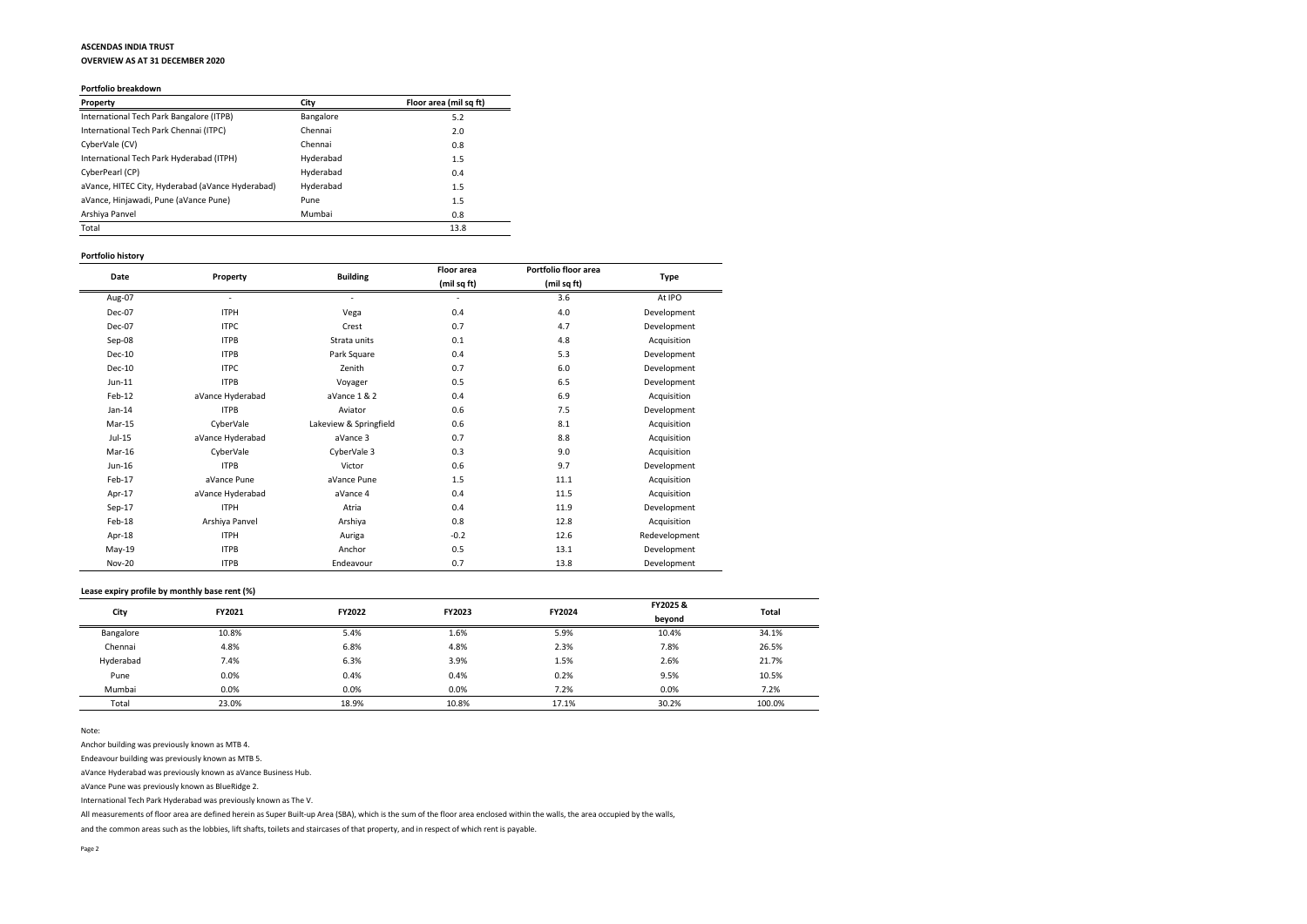#### **ASCENDAS INDIA TRUST PORTFOLIO AS AT 31 DECEMBER 2020**

|                                     | Mar-08                   | Mar-09                   | <b>Mar-10</b>            | <b>Mar-11</b>            | <b>Mar-12</b>            | <b>Mar-13</b>            | Mar-14                   | <b>Mar-15</b>            | <b>Mar-16</b>            | <b>Mar-17</b>            | <b>Mar-18</b> | <b>Mar-19</b> | Dec- $191$               | Dec-2                    |
|-------------------------------------|--------------------------|--------------------------|--------------------------|--------------------------|--------------------------|--------------------------|--------------------------|--------------------------|--------------------------|--------------------------|---------------|---------------|--------------------------|--------------------------|
| Floor area (mil sq ft)              |                          |                          |                          |                          |                          |                          |                          |                          |                          |                          |               |               |                          |                          |
| Portfolio                           | 3.6                      | 4.7                      | 4.8                      | 4.8                      | 6.0                      | 6.9                      | 6.9                      | 7.5                      | 8.1                      | 9.0                      | 11.1          | 12.8          | 12.6                     | 13.1                     |
| Development                         | 1.1                      | $\overline{\phantom{a}}$ | $\overline{\phantom{a}}$ | 1.2                      | 0.5                      | $\overline{\phantom{a}}$ | 0.6                      | $\overline{\phantom{a}}$ | $\overline{\phantom{a}}$ | 0.6                      | 0.4           | $-0.2$        | 0.5                      | 0.7                      |
| Acquisition                         | $\overline{\phantom{a}}$ | $0.1\,$                  | $\overline{\phantom{a}}$ | $\overline{\phantom{a}}$ | 0.4                      | $\overline{\phantom{a}}$ | $\overline{\phantom{a}}$ | 0.6                      | 1.0                      | 1.5                      | $1.2\,$       | $\sim$        | $\overline{\phantom{a}}$ | $\overline{\phantom{a}}$ |
| Total                               | 4.7                      | 4.8                      | 4.8                      | 6.0                      | 6.9                      | 6.9                      | 7.5                      | 8.1                      | 9.0                      | 11.1                     | 12.8          | 12.6          | 13.1                     | 13.8                     |
| Portfolio by city $(\%)^6$          |                          |                          |                          |                          |                          |                          |                          |                          |                          |                          |               |               |                          |                          |
| Bangalore                           | 36%                      | 38%                      | 38%                      | 38%                      | 40%                      | 40%                      | 45%                      | 42%                      | 38%                      | 36%                      | 31%           | 32%           | 34%                      | 34%                      |
| Chennai                             | 28%                      | 27%                      | 27%                      | 33%                      | 29%                      | 29%                      | 26%                      | 31%                      | 31%                      | 25%                      | 22%           | 22%           | 22%                      | 22%                      |
| Hyderabad                           | 36%                      | 36%                      | 36%                      | 29%                      | 31%                      | 31%                      | 29%                      | 27%                      | 31%                      | 25%                      | 28%           | 27%           | 26%                      | 26%                      |
| Pune                                | $\overline{\phantom{a}}$ |                          | $\overline{\phantom{a}}$ | $\overline{\phantom{a}}$ | $\overline{\phantom{0}}$ | $\overline{\phantom{a}}$ | $\overline{\phantom{a}}$ | $\overline{\phantom{a}}$ | $\sim$                   | 14%                      | 12%           | 12%           | 12%                      | 11%                      |
| Mumbai                              |                          |                          |                          | $\overline{\phantom{a}}$ | $\overline{\phantom{a}}$ | $\overline{\phantom{a}}$ | $\overline{\phantom{a}}$ | $\sim$                   | $\sim$                   | $\sim$                   | 7%            | 7%            | 6%                       | 7%                       |
| Total                               | 100%                     | 100%                     | 100%                     | 100%                     | 100%                     | 100%                     | 100%                     | 100%                     | 100%                     | 100%                     | 100%          | 100%          | 100%                     | 100%                     |
| Physical occupancy (%)              |                          |                          |                          |                          |                          |                          |                          |                          |                          |                          |               |               |                          |                          |
| <b>ITPB</b>                         | 100%                     | 99%                      | 98%                      | 99% <sup>2</sup>         | $97\%^{2}$               | 94%                      | 90% <sup>2</sup>         | 92%                      | 94%                      | 95%                      | 96%           | 98%           | 98%                      | 81%                      |
| <b>ITPC</b>                         | 100% <sup>2</sup>        | 99%                      | 98%                      | $97%^{2}$                | 98%                      | 99%                      | 99%                      | 100%                     | 100%                     | 100%                     | 99%           | 100%          | 100%                     | 82%                      |
| CyberVale                           |                          |                          | $\overline{\phantom{a}}$ |                          |                          | $\overline{\phantom{a}}$ | $\overline{\phantom{a}}$ | 100%                     | 79%                      | 100%                     | 100%          | 100%          | 100%                     | 100%                     |
| aVance Hyderabad                    | $\overline{\phantom{a}}$ |                          | $\overline{\phantom{a}}$ | $\overline{\phantom{a}}$ | 100%                     | 96%                      | 96%                      | 98%                      | 98%                      | 100%                     | 96%           | 98%           | 98%                      | 97%                      |
| CyberPearl                          | 95%                      | 97%                      | 99%                      | 100%                     | 100%                     | 100%                     | 100%                     | 100%                     | 100%                     | 100%                     | 99%           | 96%           | 100%                     | 91%                      |
| <b>ITPH</b>                         | 94% <sup>2</sup>         | 98%                      | 95%                      | 93%                      | 94%                      | 93%                      | 99%                      | 98%                      | 100%                     | 99%                      | $88\%^{3}$    | 99%           | 98%                      | $91\%$ <sup>4</sup>      |
| aVance Pune                         | $\overline{\phantom{a}}$ | $\overline{\phantom{0}}$ | $\overline{\phantom{a}}$ |                          | $\overline{\phantom{a}}$ | $\overline{\phantom{a}}$ | $\overline{\phantom{a}}$ | $\overline{\phantom{a}}$ | $\sim$                   | 54%                      | 72%           | 98%           | 100%                     | 100%                     |
| Arshiya Panvel                      |                          |                          |                          |                          | $\overline{\phantom{a}}$ | $\overline{\phantom{a}}$ | $\overline{\phantom{a}}$ | $\overline{\phantom{a}}$ | $\overline{\phantom{a}}$ | $\overline{\phantom{0}}$ | 100%          | 100%          | 100%                     | 100%                     |
| Portfolio                           | 98%                      | 98%                      | 97%                      | 97%                      | 97%                      | 97%                      | 95%                      | 96%                      | 95%                      | 92%                      | 93%           | 98%           | 99%                      | 89%                      |
| Retention rate (%)                  | 92%                      | 89%                      | 77%                      | 63%                      | 78%                      | 77%                      | 94%                      | 86%                      | 86%                      | 80%                      | $72%^{4}$     | $71%^{4}$     | 63% <sup>4</sup>         | 53%                      |
| Weighted average lease term (years) | 3.9                      | 3.9                      | 3.9                      | 4.1                      | 4.8                      | 4.8                      | 5.1                      | 5.3                      | 5.5                      | 6.4                      | 6.5           | 6.6           | 6.7                      | 6.6                      |

| <b>Mar-19</b> | Dec- $19^1$ | <b>Dec-20</b> |
|---------------|-------------|---------------|
|               |             |               |
| 12.8          | 12.6        | 13.1          |
| $-0.2$        | 0.5         | 0.7           |
|               |             |               |
| 12.6          | 13.1        | 13.8          |
|               |             |               |
|               |             |               |
| 32%           | 34%         | 34%           |
| 22%           | 22%         | 22%           |
| 27%           | 26%         | 26%           |
| 12%           | 12%         | 11%           |
| 7%            | 6%          | 7%            |
| 100%          | 100%        | 100%          |
|               |             |               |
|               |             |               |
| 98%           | 98%         | $81\%$        |
| 100%          | 100%        | 82%           |
| 100%          | 100%        | 100%          |
| 98%           | 98%         | 97%           |
| 96%           | 100%        | 91%           |
| 99%           | 98%         | $91\%^{4}$    |
| 98%           | 100%        | 100%          |
| 100%          | 100%        | 100%          |
| 98%           | 99%         | 89%           |
|               |             |               |
| $71\%^{4}$    | $63\%^{4}$  | 53%           |
|               |             |               |
| 6.6           | 6.7         | 6.6           |

Note:

 $^{1}$  With effect from 1 April 2019, a-iTrust's financial year end was changed from 31 March to 31 December.

 $2$  Comprises stabilised buildings (excludes buildings that were completed recently).

 $^3$  Committed occupancy was 93%. The consolidation of existing tenants into Atria building, as well as the shifting out of tenants affected by the redevelopment, resulted in lower occupancy at ITPH.

<sup>4</sup> Excludes leases in ITPH that were affected by the redevelopment in ITPH and/or consolidation in Atria building.

<sup>5</sup> Includes the newly completed Endeavour building in ITPB, which is 100% committed. ITPB committed occupancy is 94%.

<sup>6</sup> Portfolio breakdown by city on or before December 2019 is presented based on portfolio area. Portfolio breakdown for December 2020 is based on base rental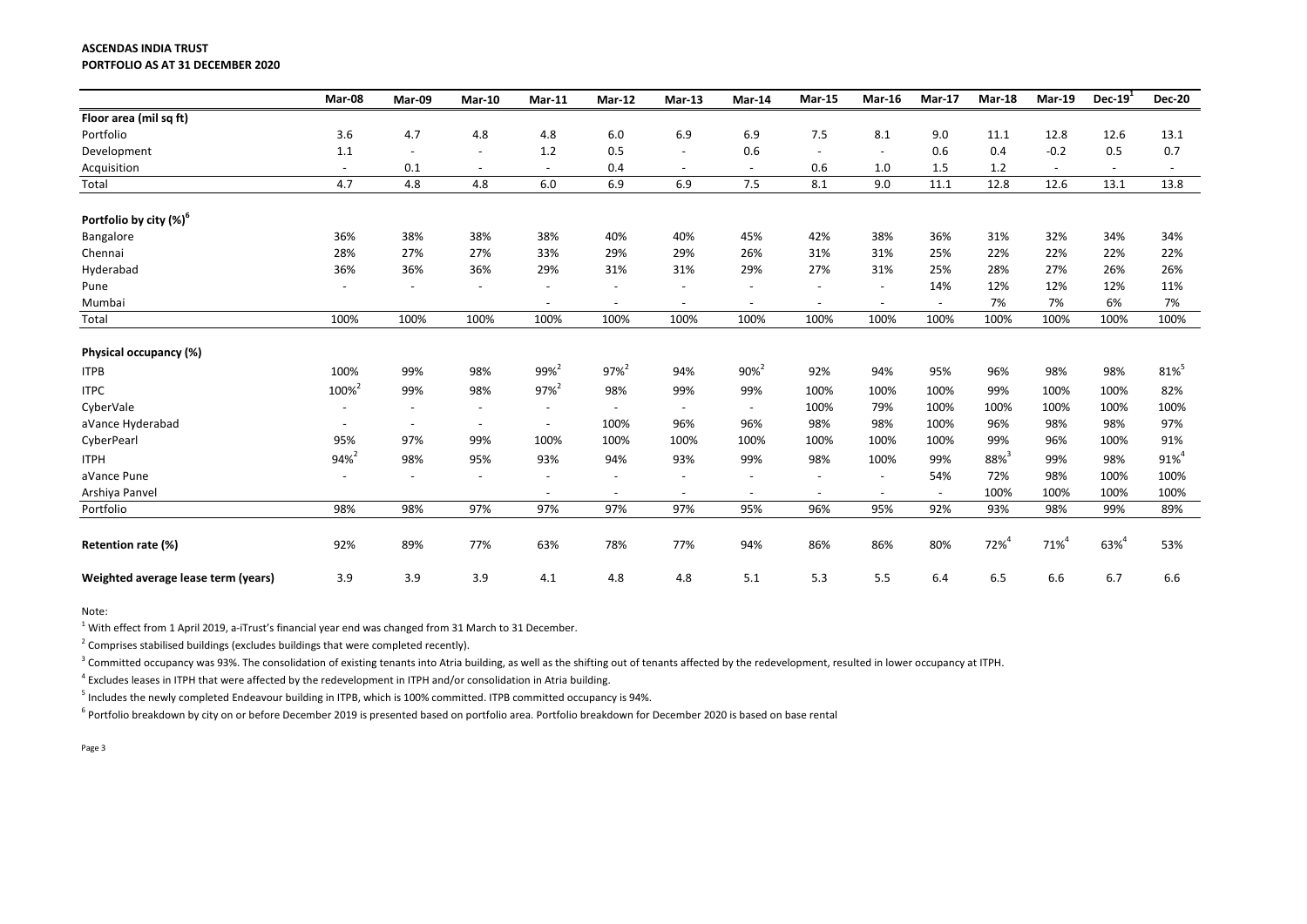### **ASCENDAS INDIA TRUST TENANT AS AT 31 DECEMBER 2020**

|                                                   | Mar-08 | Mar-09 | <b>Mar-10</b> | $Mar-11$ | <b>Mar-12</b> | $Mar-13$ | <b>Mar-14</b> | <b>Mar-15</b> | $Mar-16$ | <b>Mar-17</b> | <b>Mar-18</b> | <b>Mar-19</b> | Dec- $191$ | <b>Dec-20</b> |
|---------------------------------------------------|--------|--------|---------------|----------|---------------|----------|---------------|---------------|----------|---------------|---------------|---------------|------------|---------------|
| <b>Number of tenants</b>                          | 234    | 239    | 248           | 266      | 309           | 337      | 345           | 324           | 297      | 300           | 321           | 337           | 344        | 289           |
| Tenant activity (By base rental)                  |        |        |               |          |               |          |               |               |          |               |               |               |            |               |
| $\mathsf{I}\mathsf{T}$                            | 61%    | 64%    | 63%           | 62%      | 59%           | 58%      | 54%           | 50%           | 43%      | 49%           | 45%           | 44%           | 47%        | 49%           |
| IT/ITES                                           | 10%    | 10%    | 12%           | 13%      | 17%           | 19%      | 25%           | 31%           | 40%      | 37%           | 36%           | 37%           | 36%        | 36%           |
| Logistics and warehousing                         | N.A.   | N.A.   | N.A.          | N.A.     | N.A.          | N.A.     | N.A.          | N.A.          | N.A.     | N.A.          | 7%            | 7%            | 7%         | 7%            |
| <b>ITES</b>                                       | 18%    | 15%    | 16%           | 13%      | 11%           | 12%      | 12%           | 12%           | 8%       | 7%            | 6%            | 5%            | 4%         | 4%            |
| Retail and F&B                                    | 1%     | 1%     | 1%            | 4%       | 7%            | 7%       | 5%            | 4%            | 3%       | 3%            | 3%            | 3%            | 3%         | 3%            |
| R&D                                               | 6%     | 6%     | 5%            | 6%       | 4%            | 3%       | 3%            | 2%            | 4%       | 3%            | 2%            | 2%            | 2%         | 0%            |
| Others                                            | 5%     | 4%     | 3%            | 2%       | 1%            | 1%       | 1%            | 1%            | 2%       | 1%            | 1%            | 2%            | 1%         | 1%            |
| Tenant industry (By base rental)                  |        |        |               |          |               |          |               |               |          |               |               |               |            |               |
| IT, Software & Application Devt & Service Support | N.A.   | N.A.   | N.A.          | N.A.     | 40%           | 46%      | 53%           | 43%           | 45%      | 51%           | 49%           | 49%           | 51%        | 52%           |
| <b>Banking &amp; Financial Services</b>           | N.A.   | N.A.   | N.A.          | N.A.     | 19%           | 19%      | 18%           | 19%           | 16%      | 14%           | 13%           | 12%           | 11%        | 10%           |
| Design, Gaming and Media                          | N.A.   | N.A.   | N.A.          | N.A.     | 8%            | 10%      | 9%            | 8%            | 7%       | 7%            | 7%            | 7%            | 7%         | 7%            |
| Electronics, Semiconductor & Engineering          | N.A.   | N.A.   | N.A.          | N.A.     | 6%            | 5%       | 4%            | 9%            | 7%       | 7%            | 6%            | 7%            | 6%         | 7%            |
| Logistics                                         | N.A.   | N.A.   | N.A.          | N.A.     | N.A.          | N.A.     | N.A.          | N.A.          | N.A.     | N.A.          | 7%            | 7%            | 7%         | 7%            |
| Automobile                                        | N.A.   | N.A.   | N.A.          | N.A.     | 3%            | 3%       | 3%            | 8%            | 8%       | 8%            | 7%            | 6%            | 6%         | 5%            |
| Healthcare & Pharmaceutical                       | N.A.   | N.A.   | N.A.          | N.A.     | 4%            | 2%       | 2%            | 2%            | 4%       | 4%            | 3%            | 3%            | 3%         | 3%            |
| Retail                                            | N.A.   | N.A.   | N.A.          | N.A.     | 5%            | 5%       | 3%            | 2%            | 2%       | 1%            | 2%            | 2%            | 2%         | 1%            |
| <b>Telecommunication &amp; Network</b>            | N.A.   | N.A.   | N.A.          | N.A.     | 5%            | 4%       | 2%            | 4%            | 4%       | 2%            | 2%            | 2%            | 2%         | 2%            |
| F&B                                               | N.A.   | N.A.   | N.A.          | N.A.     | 2%            | 2%       | 2%            | 2%            | 2%       | 2%            | 1%            | 1%            | 1%         | 1%            |
| Oil & Gas                                         | N.A.   | N.A.   | N.A.          | N.A.     | 1%            | 2%       | 2%            | 1%            | 2%       | 1%            | 1%            | 1%            | 1%         | 2%            |
| Others                                            | N.A.   | N.A.   | N.A.          | N.A.     | 7%            | 2%       | 2%            | 2%            | 3%       | 3%            | 2%            | 3%            | 3%         | 3%            |
| <b>Country of origin</b>                          |        |        |               |          |               |          |               |               |          |               |               |               |            |               |
| <b>USA</b>                                        | N.A.   | 69%    | 70%           | 68%      | 65%           | 66%      | 71%           | 68%           | 67%      | 62%           | 59%           | 59%           | 57%        | 51%           |
| India $2$                                         | N.A.   | 14%    | 14%           | 16%      | 15%           | 15%      | 13%           | 13%           | 13%      | 19%           | 23%           | 24%           | 27%        | 30%           |
| France                                            | N.A.   | 2%     | 2%            | 2%       | 8%            | 6%       | 6%            | 9%            | 11%      | 10%           | 9%            | 8%            | 7%         | 9%            |
| UK                                                | N.A.   | 5%     | 5%            | 5%       | 4%            | 4%       | 4%            | 3%            | 2%       | 2%            | 2%            | 2%            | 2%         | 2%            |
| Singapore                                         | N.A.   | 1%     | 1%            | 2%       | 2%            | 2%       | 2%            | 1%            | 1%       | 1%            | 1%            | 2%            | 1%         | 2%            |
| Japan                                             | N.A.   | 0%     | 0%            | 0%       | 0%            | 0%       | 0%            | 3%            | 3%       | 3%            | 3%            | 2%            | 2%         | 2%            |
| Others                                            | N.A.   | 9%     | 8%            | 7%       | $5\%$         | 7%       | 4%            | 3%            | 3%       | 3%            | 3%            | 3%            | 4%         | 4%            |
| <b>Company structure</b>                          |        |        |               |          |               |          |               |               |          |               |               |               |            |               |
| Multinational corporations <sup>3</sup>           | N.A.   | 91%    | 92%           | 89%      | 88%           | 88%      | 90%           | 90%           | 91%      | 93%           | 87%           | 86%           | 86%        | 87%           |
| Indian company <sup>4</sup>                       | N.A.   | 9%     | 8%            | 11%      | 12%           | 12%      | 10%           | 10%           | 9%       | 7%            | 13%           | 14%           | 14%        | 13%           |

Note:

 $^{1}$  With effect from 1 April 2019, a-iTrust's financial year end was changed from 31 March to 31 December.

 $2$  Comprises Indian companies with local and overseas operations.

 $3$  Multinational corporations, including Indian companies with local and overseas operations.

 $4$  Comprises Indian companies with local operations only.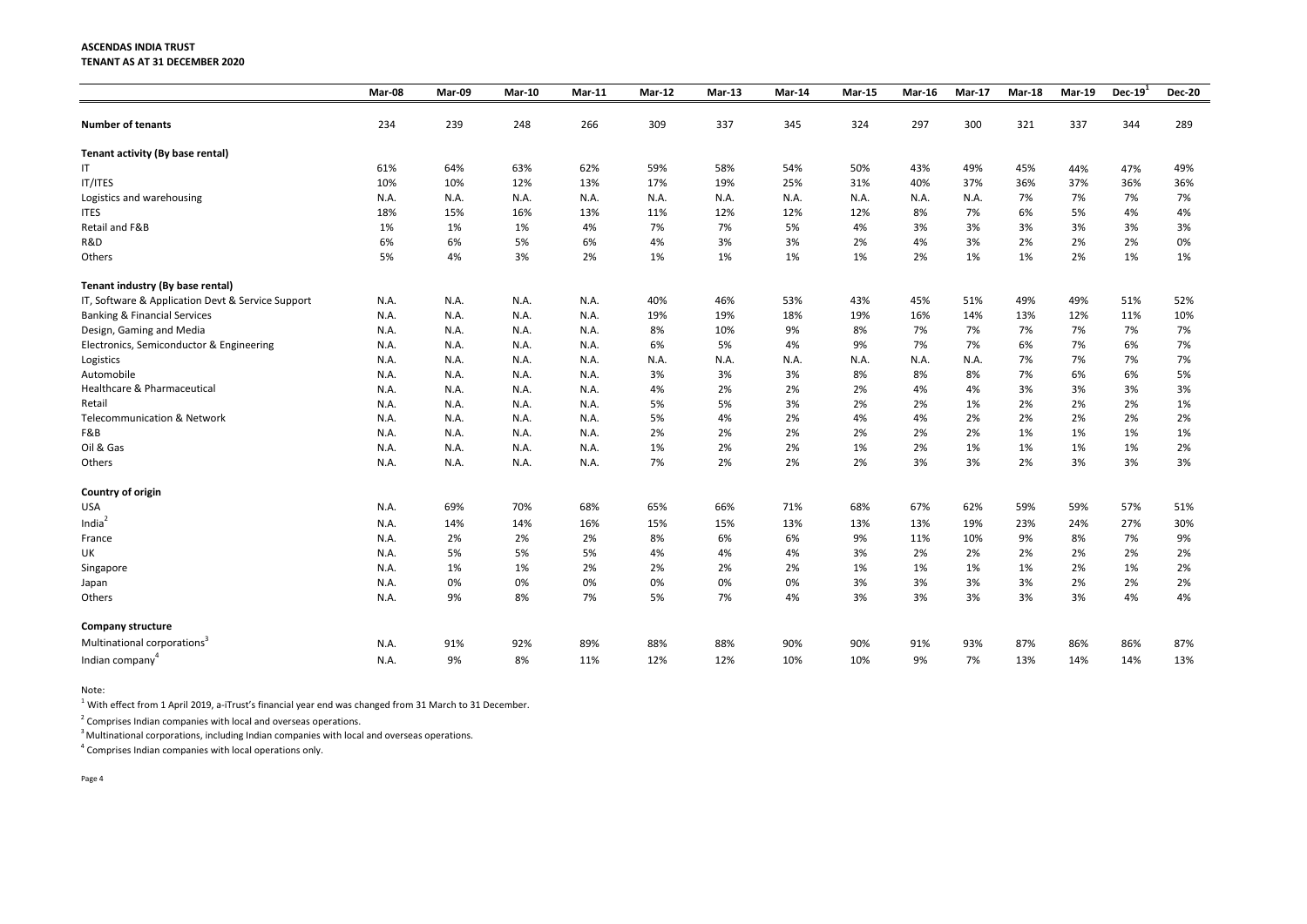### **ASCENDAS INDIA TRUST TOP 10 TENANTS AS AT 31 DECEMBER 2020**

## **(In alphabetical order)**

|                | Mar-08                                                | Mar-09                                                | <b>Mar-10</b>                                     |
|----------------|-------------------------------------------------------|-------------------------------------------------------|---------------------------------------------------|
| $\mathbf{1}$   | Affiliated Computer Services of India Pvt. Ltd.       | Affiliated Computer Services of India Pvt. Ltd.       | Affiliated Computer Services of India Pvt. Ltd.   |
| 2              | Applied Materials India Pvt. Ltd.                     | Applied Materials India Pvt. Ltd.                     | Applied Materials India Pvt. Ltd.                 |
| 3              | C A Computer Associates India Pvt. Ltd.               | Cognizant Technology Solution (India) Pvt. Ltd.       | Cognizant Technology Solution (India) Pvt. Ltd.   |
| 4              | Cognizant Technology Solution (India) Pvt. Ltd.       | General Motors India Pvt. Ltd.                        | General Motors India Pvt. Ltd.                    |
| 5              | General Motors India Pvt. Ltd.                        | iNautix Technologies India Pvt. Ltd.                  | iNautix Technologies India Pvt. Ltd.              |
| 6              | IBM Global Services Pvt. Ltd.                         | Invensys Development Center India Pvt. Ltd.           | Merrill Lynch (India) Technology Services         |
|                | iNautix Technologies India Pvt. Ltd.                  | Merrill Lynch (India) Technology Services             | Paprikaas Interactive Services Pvt. Ltd.          |
| 8              | Infineon Technologies India Pvt. Ltd.                 | Paprikaas Interactive Services Pvt. Ltd.              | Pfizer Pharmaceutical India Pvt. Ltd.             |
| 9              | Paprikaas Interactive Services Pvt. Ltd.              | Pfizer Pharmaceutical India Pvt. Ltd.                 | Tata Consultancy Services Ltd.                    |
| 10             | ZapApp/First Indian Corporation/First Advantage       | ZapApp/First Indian Corporation/First Advantage       | ZapApp/First Indian Corporation/First Advantage   |
|                |                                                       |                                                       | (India)                                           |
|                |                                                       |                                                       |                                                   |
|                | $Mar-11$                                              | $Mar-12$                                              | $Mar-13$                                          |
| 1              | Affiliated Computer Services of India Pvt. Ltd.       | Affiliated Computer Services of India Pvt. Ltd.       | Affiliated Computer Services of India Pvt. Ltd.   |
| $\overline{2}$ | Applied Materials India Pvt. Ltd.                     | Applied Materials India Pvt. Ltd.                     | Applied Materials India Pvt. Ltd.                 |
| 3              | Bally Technologies India Pvt. Ltd.                    | BA Continuum Pvt. Ltd.                                | BA Continuum Pvt. Ltd.                            |
| 4              | Cognizant Technology Solution (India) Pvt. Ltd.       | Cognizant Technology Solution (India) Pvt. Ltd.       | Bally Technologies India Pvt. Ltd.                |
| 5              | General Motors India Pvt. Ltd.                        | First American (India) Private Limited                | Cognizant Technology Solution (India) Pvt. Ltd.   |
| 6              | iNautix Technologies India Pvt. Ltd.                  | General Motors India Pvt. Ltd.                        | First American (India) Private Limited            |
|                | Merrill Lynch (India) Technology Services             | iNautix Technologies India Pvt. Ltd.                  | General Motors India Pvt. Ltd.                    |
| 8              | Paprikaas Interactive Services Pvt. Ltd.              | McKinsey Knowledge Centre India Private Limited       | iNautix Technologies India Pvt. Ltd.              |
| 9              | Tata Consultancy Services Ltd.                        | Societe Generale Global Solution Centre Pvt. Ltd.     | Societe Generale Global Solution Centre Pvt. Ltd. |
| 10             | ZapApp/First Indian Corporation/First Advantage/First | Technicolor India Pvt. Ltd.                           | Technicolor India Pvt. Ltd.                       |
|                | American (India)                                      |                                                       |                                                   |
|                |                                                       |                                                       |                                                   |
|                | Mar-14                                                | <b>Mar-15</b>                                         | <b>Mar-16</b>                                     |
| 1              | Affiliated Computer Services of India Pvt. Ltd.       | Affiliated Computer Services of India Pvt. Ltd.       | <b>Applied Materials</b>                          |
| 2              | Applied Materials India Pvt. Ltd.                     | Applied Materials India Pvt. Ltd.                     | <b>Bank of America</b>                            |
| 3              | BA Continuum Pvt. Ltd.                                | BA Continuum Pvt. Ltd.                                | Cognizant                                         |
| 4              | Bally Technologies India Pvt. Ltd.                    | Cognizant Technology Solution (India) Pvt. Ltd.       | <b>General Motors</b>                             |
| 5              | Cognizant Technology Solution (India) Pvt. Ltd.       | General Motors India Pvt. Ltd.                        | Mu Sigma                                          |
| 6              | General Motors India Pvt. Ltd.                        | iNautix Technologies India Pvt. Ltd.                  | <b>Renault Nissan</b>                             |
|                | iNautix Technologies India Pvt. Ltd.                  | Mu Sigma Business Solutions Pvt. Ltd.                 | Societe Generale                                  |
| 8              | Mu Sigma Business Solutions Pvt. Ltd.                 | Renault Nissan Technology & Business Centre Pvt. Ltd. | The Bank of New York Mellon                       |
| 9              | Societe Generale Global Solution Centre Pvt. Ltd.     | Societe Generale Global Solution Centre Pyt. Ltd.     | UnitedHealth Group                                |
| 10             | Technicolor India Pvt. Ltd.                           | Technicolor India Pvt. Ltd.                           | Xerox                                             |
|                | <b>Mar-17</b>                                         | <b>Mar-18</b>                                         | <b>Mar-19</b>                                     |
| 1              | <b>Bank of America</b>                                | Arshiya Panvel                                        | <b>Applied Materials</b>                          |
| 2              | Cognizant                                             | <b>Bank of America</b>                                | Arshiya Panvel                                    |
| 3              | <b>General Motors</b>                                 | Cognizant                                             | <b>Bank of America</b>                            |
| 4              | Mu Sigma                                              | <b>IBM</b>                                            | Cognizant                                         |
| 5              | <b>Renault Nissan</b>                                 | Mu Sigma                                              | Mu Sigma                                          |
| 6              | Societe Generale                                      | <b>Renault Nissan</b>                                 | <b>Renault Nissan</b>                             |
| 7              | <b>Tata Consultancy Services</b>                      | Societe Generale                                      | Societe Generale                                  |
| 8              | The Bank of New York Mellon                           | <b>Tata Consultancy Services</b>                      |                                                   |
|                |                                                       | The Bank of New York Mellon                           | <b>Tata Consultancy Services</b><br>Technicolor   |
| 9<br>10        | UnitedHealth Group<br>Xerox                           | UnitedHealth Group                                    | The Bank of New York Mellon                       |
|                |                                                       |                                                       |                                                   |
|                | <b>Dec-19</b>                                         | <b>Dec-20</b>                                         |                                                   |
| 1              | <b>Applied Materials</b>                              | <b>Applied Materials</b>                              |                                                   |
| 2              | Arshiya Panvel                                        | Arshiya Panvel                                        |                                                   |
| 3              | <b>Bank of America</b>                                | <b>Bank of America</b>                                |                                                   |
|                | Mu Sigma                                              | Cognizant                                             |                                                   |
| 5              | Renault Nissan                                        | Renault & Nissan                                      |                                                   |
| 6              | Societe Generale                                      | Societe Generale                                      |                                                   |
|                | <b>Tata Consultancy Services</b>                      | <b>Tata Consultancy Services</b>                      |                                                   |
| 8              | Technicolor                                           | Technicolor                                           |                                                   |
| 9              | The Bank of New York Mellon                           | UnitedHealth Group                                    |                                                   |
| 10             | UnitedHealth Group                                    | Xerox                                                 |                                                   |
|                |                                                       |                                                       |                                                   |
| Note:          |                                                       |                                                       |                                                   |

Starting from March 2016, the parent company is shown instead of the operating entity.

Advantage/First American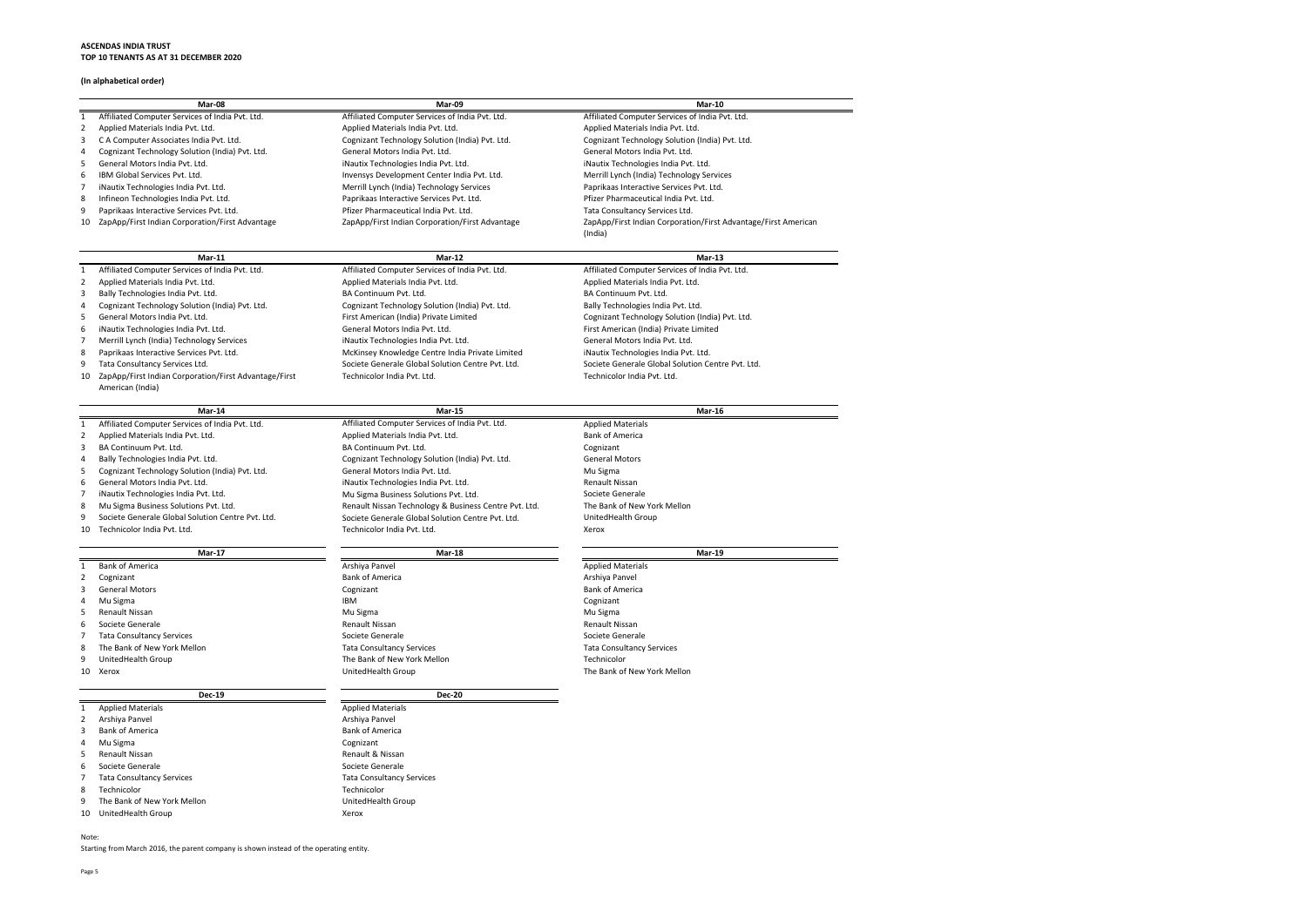#### **ASCENDAS INDIA TRUST BALANCE SHEET AS AT 31 DECEMBER 2020**

|                                                                      | Mar-08 | Mar-09 | <b>Mar-10</b> | $Mar-11$                 | $Mar-12$ | $Mar-13$ | Mar-14 | <b>Mar-15</b> | Mar-16 | <b>Mar-17</b> | <b>Mar-18</b> | <b>Mar-19</b> | Dec- $191$ | <b>Dec-20</b> |
|----------------------------------------------------------------------|--------|--------|---------------|--------------------------|----------|----------|--------|---------------|--------|---------------|---------------|---------------|------------|---------------|
| SGD/INR closing FX rate (for balance sheet)                          | 29.4   | 33.3   | 32.3          | 35.7                     | 40.0     | 43.5     | 47.8   | 45.2          | 49.0   | 46.7          | 49.5          | 51.0          | 52.7       | 55.3          |
| Valuation (₹ mil)                                                    |        |        |               |                          |          |          |        |               |        |               |               |               |            |               |
| <b>ITPB</b>                                                          | 13,623 | 13,858 | 15,476        | 16,917                   | 17,868   | 18,535   | 20,318 | 20,671        | 23,761 | 25,000        | 27,516        | 32,687        | 37,825     | 40,892        |
| <b>ITPC</b>                                                          | 7,088  | 6,611  | 8,146         | 8,879                    | 9,060    | 9,574    | 10,740 | 11,809        | 13,332 | 14,704        | 16,867        | 18,559        | 19,677     | 21,127        |
| CyberVale                                                            |        |        |               |                          |          |          |        | 1,653         | 2,522  | 2,768         | 3,539         | 3,693         | 4,065      | 4,052         |
| <b>ITPH</b>                                                          | 6,544  | 5,646  | 5,940         | 5,941                    | 5,973    | 6,263    | 6,450  | 6,875         | 8,126  | 9,378         | 13,102        | 16,333        | 17,778     | 18,544        |
| CyberPearl                                                           | 2,043  | 1,810  | 1,922         | 1,921                    | 1,924    | 1,959    | 2,024  | 2,145         | 2,384  | 2,600         | 3,077         | 3,247         | 3,418      | 3,279         |
| aVance Hyderabad                                                     |        |        |               | $\overline{\phantom{a}}$ | 1,882    | 1,911    | 2,051  | 2,149         | 5,637  | 5,956         | 9,657         | 10,146        | 10,848     | 10,650        |
| aVance Pune                                                          |        |        |               |                          |          |          |        |               |        | 7,058         | 7,668         | 8,198         | 9,282      | 9,490         |
| Arshiya Panvel                                                       |        |        |               |                          |          |          |        |               |        |               | 4,762         | 4,984         | 5,698      | 6,150         |
| Total                                                                | 29,298 | 27,925 | 31,484        | 33,658                   | 36,707   | 38,242   | 41,583 | 45,302        | 55,762 | 67,464        | 86,188        | 97,847        | 108,591    | 114,183       |
| Net asset value per unit (S\$)                                       | 1.08   | 0.89   | 0.90          | 0.80                     | 0.71     | 0.67     | 0.62   | 0.68          | 0.69   | 0.81          | 0.90          | 1.02          | 1.09       | 1.08          |
| Adjusted NAV per unit (S\$) <sup>2</sup>                             | N.A.   | N.A.   | N.A.          | N.A.                     | N.A.     | N.A.     | N.A.   | 0.85          | 0.87   | 1.05          | 1.15          | 1.31          | 1.38       | 1.38          |
| Gearing (LTV basis) <sup>3</sup>                                     | 4%     | 9%     | 19%           | 18%                      | 29%      | 22%      | 22%    | 25%           | 26%    | 29%           | 26%           | 31%           | 28%        | 30%           |
| Effective borrowings (S\$ mil) <sup>4</sup>                          | N.A.   | N.A.   | N.A.          | N.A.                     | N.A.     | N.A.     | 218    | 312           | 353    | 475           | 506           | 717           | 719        | 786           |
| Gross borrowings (S\$ mil)                                           | 40     | 79     | 172           | 160                      | 250      | 205      | 234    | 315           | 363    | 453           | 512           | 724           | 741        | 814           |
| Effective weighted average cost of debt                              | N.A.   | N.A.   | 6.2%          | 5.6%                     | 6.2%     | 5.9%     | 6.1%   | 6.7%          | 6.9%   | 6.8%          | 6.3%          | 6.0%          | 6.3%       | 5.3%          |
| Percentage of fixed rate debt                                        | N.A.   | N.A.   | 43%           | 70%                      | 100%     | 100%     | 100%   | 100%          | 100%   | 99%           | 86%           | 77%           | 89%        | 86%           |
| Breakdown of effective borrowings by currency (S\$ mil) <sup>5</sup> |        |        |               |                          |          |          |        |               |        |               |               |               |            |               |
| SGD denominated                                                      | N.A.   | N.A.   | 110           | 110                      | 110      | 83       | 83     | 103           | 101    | 122           | 183           | 274           | 217        | 301           |
| INR denominated                                                      | N.A.   | N.A.   | 62            | 50                       | 140      | 122      | 135    | 209           | 244    | 342           | 318           | 442           | 502        | 485           |
| Total                                                                | N.A.   | N.A.   | 172           | 160                      | 250      | 205      | 218    | 312           | 345    | 464           | 501           | 716           | 719        | 786           |

Note:

 $^{1}$  With effect from 1 April 2019, a-iTrust's financial year end was changed from 31 March to 31 December.

 $2$  Excludes deferred income tax liabilities on capital gains due to fair value revaluation of investment properties.

 $^3$  From FY07/08 to FY12/13, gearing was computed as gross borrowings divided by asset values, excluding minority interests. From FY13/14 onwards, gearing was computed as effective borrowings divided by Trust property.

<sup>4</sup> Effective borrowings is calculated by adding/(deducting) derivative financial instruments liabilities/(assets) to/from gross borrowings, inclusive of deferred consideration.

<sup>5</sup> Excludes deferred consideration.

Any discrepancy between individual amounts and total shown in this presentation is due to rounding.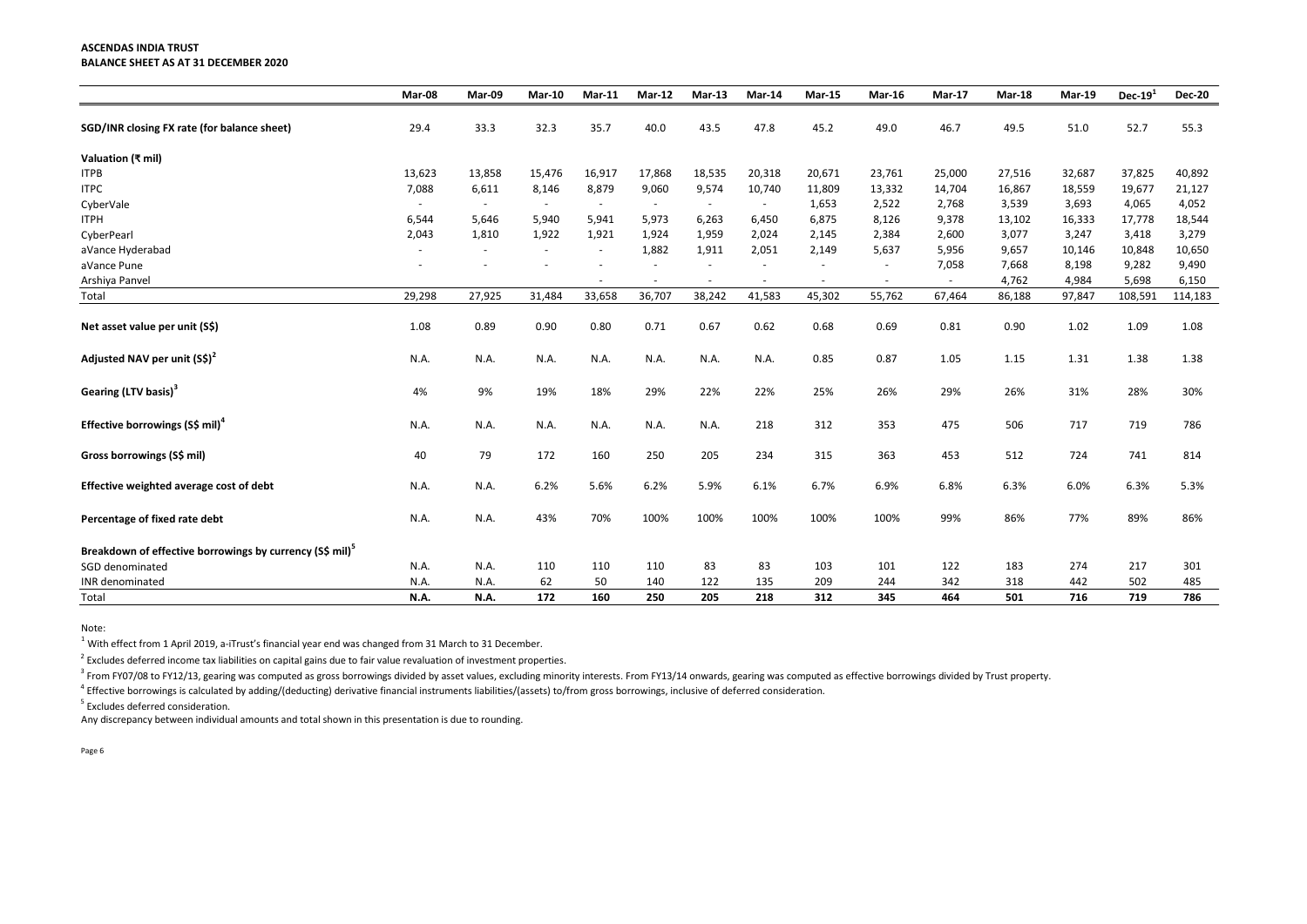## **ASCENDAS INDIA TRUST SINGAPORE DOLLAR INCOME STATEMENT AS AT 31 DECEMBER 2020**

|                                                      | FY07/08          | FY08/09          | FY09/10          | FY10/11          | FY11/12          | FY12/13          | FY13/14          | FY14/15          | FY15/16          | FY16/17          | FY17/18          | FY18/19          | FY2019 <sup>1</sup> | <b>FY2020</b>    |
|------------------------------------------------------|------------------|------------------|------------------|------------------|------------------|------------------|------------------|------------------|------------------|------------------|------------------|------------------|---------------------|------------------|
|                                                      | <b>Full Year</b> | <b>Full Year</b> | <b>Full Year</b> | <b>Full Year</b> | <b>Full Year</b> | <b>Full Year</b> | <b>Full Year</b> | <b>Full Year</b> | <b>Full Year</b> | <b>Full Year</b> | <b>Full Year</b> | <b>Full Year</b> | <b>Full Year</b>    | <b>Full Year</b> |
|                                                      | S\$'000          | S\$'000          | S\$'000          | S\$'000          | S\$'000          | S\$'000          | S\$'000          | S\$'000          | S\$'000          | S\$'000          | S\$'000          | S\$'000          | <b>S\$'000</b>      | S\$'000          |
| Base rent                                            | 61,726           | 71,820           | 71,416           | 69,886           | 73,657           | 73,855           | 70,066           | 76,692           | 89,613           | 99,041           | 125,712          | 134,744          | 110,381             | 143,026          |
| Amenities income                                     | 2,416            | 2,552            | 2,487            | 2,505            | 2,378            | 2,098            | 1,920            | 1,986            | 2,036            | 2,008            | 2,136            | 2,221            | 1,589               | 1,743            |
| Fit-out rental income                                | 4,972            | 4,799            | 4,241            | 3,832            | 2,687            | 1,861            | 1,795            | 1,659            | 1,476            | 1,343            | 1,600            | 1,709            | 2,232               | 2,604            |
| Operations, maintenance and utilities income         | 30,850           | 34,882           | 37,847           | 39,937           | 43,692           | 43,298           | 41,908           | 42,894           | 44,386           | 46,279           | 48,975           | 35,350           | 29,428              | 37,628           |
| Car park and other operating income                  | 2,749            | 4,026            | 4,871            | 5,346            | 5,101            | 5,154            | 5,020            | 5,528            | 6,448            | 7,994            | 9,729            | 7,947            | 6,685               | 6,671            |
| <b>Total property income</b>                         | 102,713          | 118,079          | 120,862          | 121,506          | 127,515          | 126,266          | 120,709          | 128,759          | 143,959          | 156,665          | 188,152          | 181,971          | 150,315             | 191,672          |
|                                                      |                  |                  |                  |                  |                  |                  |                  |                  |                  |                  |                  |                  |                     |                  |
| Operations, maintenance and utilities expenses       | (29, 584)        | (35, 394)        | (32, 333)        | (36, 532)        | (39, 215)        | (37, 239)        | (34, 755)        | (35, 949)        | (34, 487)        | (35,067)         | (36,005)         | (22, 343)        | (18, 806)           | (19, 591)        |
| Service and property taxes                           | (1, 164)         | (1,608)          | (1,839)          | (2,300)          | (3,052)          | (2,743)          | (2,506)          | (2,679)          | (2,940)          | (3,871)          | (5, 438)         | (5,053)          | (3,754)             | (4,983)          |
| Property management fees                             | (5, 137)         | (6,054)          | (6, 461)         | (6, 216)         | (6,698)          | (6, 794)         | (6, 254)         | (6,261)          | (6, 762)         | (7, 352)         | (8, 854)         | (9,216)          | (7,031)             | (8, 815)         |
| Other property operating expenses                    | (6,292)          | (8,862)          | (6, 436)         | (5,882)          | (5,521)          | (7, 341)         | (5,088)          | (6, 268)         | (6,050)          | (6, 172)         | (9,788)          | (9,683)          | (7, 363)            | (10, 362)        |
| <b>Total property expenses</b>                       | (42, 177)        | (51, 918)        | (47,069)         | (50, 930)        | (54, 485)        | (54, 117)        | (48, 603)        | (51, 157)        | (50, 239)        | (52, 462)        | (60, 085)        | (46, 295)        | (36, 954)           | (43, 751)        |
|                                                      |                  |                  |                  |                  |                  |                  |                  |                  |                  |                  |                  |                  |                     |                  |
| <b>Net property income</b>                           | 60,536           | 66,161           | 73,793           | 70,576           | 73,030           | 72,149           | 72,106           | 77,602           | 93,720           | 104,203          | 128,067          | 135,676          | 113,361             | 147,921          |
|                                                      |                  |                  |                  |                  |                  |                  |                  |                  |                  |                  |                  |                  |                     |                  |
| Trustee-manager's fees                               | (7, 349)         | (7, 103)         | (7,015)          | (7, 254)         | (7, 196)         | (6, 815)         | (6,692)          | (7,271)          | (8,705)          | (9,716)          | (12, 480)        | (13, 874)        | (11, 704)           | (15,984)         |
| Other operating expenses                             | (1, 413)         | (1,529)          | (1,738)          | (1, 456)         | (1,029)          | (1, 125)         | (1, 182)         | (1,084)          | (1,092)          | (1,698)          | (1,669)          | (4, 163)         | (4, 366)            | (7, 283)         |
| Finance costs                                        | (10, 565)        | (2,646)          | (5,051)          | (5,956)          | (14, 489)        | (13,936)         | (13,306)         | (16, 457)        | (23, 551)        | (28, 699)        | (32, 754)        | (37, 046)        | (35,956)            | (44, 265)        |
| Interest income                                      | 3,121            | 3,867            | 2,442            | 3,484            | 4,288            | 4,227            | 9,372            | 13,620           | 14,325           | 14,046           | 4,915            | 28,661           | 32,790              | 51,752           |
| Other income                                         |                  | $\cap$           | $\cap$           |                  |                  |                  | $\Omega$         |                  | റ                |                  | $\cap$           | 45               | 600                 | 198              |
| Fair value gain/(loss) on derivative financial       |                  |                  |                  |                  |                  |                  |                  |                  |                  |                  |                  |                  |                     |                  |
| instruments - realised                               | (6)              | 4,436            | 2,799            | (763)            | 749              | 11,857           | 17               | 2,202            | 5,091            | 4,926            | 1,162            | 7,962            | 2,571               | 7,528            |
| Exchange gain/(loss) - realised                      | 2,286            | (2,010)          | (76)             | (208)            | 1,177            | (33,538)         | (912)            | (8,773)          | (11, 395)        | (4,641)          | (1,892)          | (16, 840)        | (3, 365)            | (18,906)         |
| <b>Ordinary profit before tax</b>                    | 38,567           | 55,828           | 65,154           | 58,423           | 56,530           | 32,819           | 59,403           | 59,839           | 68,393           | 78,421           | 85,349           | 100,421          | 93,931              | 120,961          |
|                                                      |                  |                  |                  |                  |                  |                  |                  |                  |                  |                  |                  |                  |                     |                  |
| Fair value gain/(loss) on derivative financial       |                  |                  |                  |                  |                  |                  |                  |                  |                  |                  |                  |                  |                     |                  |
| instruments - unrealised                             | 2,470            | 9,488            | (9,348)          | (663)            | (1, 434)         | 222              | (420)            | 303              | 960              | (1,016)          | 717              | (2,272)          | 3,247               | 7,848            |
| Exchange gain/(loss) - unrealised                    | (2,272)          | (7,023)          | 5,869            | (9,044)          | (9,909)          | 9,044            | (6, 772)         | 10,576           | (1,706)          | 5,603            | (9,085)          | 5,634            | (8,895)             | (1, 143)         |
| Fair value gain/(loss) on investment properties      | 59,124           | (53,904)         | 7,501            | 15,407           | 26,395           | 18,619           | 33,013           | 38,596           | 96,136           | 88,211           | 211,812          | 184,888          | 173,986             | 65,639           |
| Profit before tax                                    | 97,889           | 4,389            | 69,176           | 64,123           | 71,582           | 60,704           | 85,224           | 109,314          | 163,783          | 171,219          | 288,793          | 288,671          | 262,269             | 193,305          |
|                                                      |                  |                  |                  |                  |                  |                  |                  |                  |                  |                  |                  |                  |                     |                  |
| Income tax expenses                                  | (31, 499)        | (1,990)          | (16, 558)        | (23,600)         | (20, 434)        | (15, 416)        | (30, 364)        | (38, 297)        | (51,089)         | (22, 974)        | (87, 525)        | (84, 152)        | (73, 280)           | (50, 479)        |
| Net profit after tax                                 | 66,390           | 2,399            | 52,618           | 40,523           | 51,148           | 45,288           | 54,860           | 71,017           | 112,694          | 148,245          | 201,268          | 204,519          | 188,989             | 142,826          |
|                                                      |                  |                  |                  |                  |                  |                  |                  |                  |                  |                  |                  |                  |                     |                  |
| Attributable to:                                     |                  |                  |                  |                  |                  |                  |                  |                  |                  |                  |                  |                  |                     |                  |
| Unitholders of the Trust                             | 61,866           | 1,835            | 49,560           | 36,717           | 46,391           | 41,518           | 50,107           | 65,911           | 104,732          | 139,166          | 191,312          | 192,115          | 177,808             | 130,716          |
| Non-controlling interest                             | 4,524            | 564              | 3,058            | 3,806            |                  | 3,770            | 4,753            | 5,106            | 7,962            | 9,079            | 9,956            | 12,404           | 11,181              | 12,110           |
|                                                      | 66,390           | 2,399            | 52,618           | 40,523           | 51,148           | 45,288           | 54,860           | 71,017           | 112,694          | 148,245          | 201,268          | 204,519          | 188,989             | 142,826          |
|                                                      |                  |                  |                  |                  |                  |                  |                  |                  |                  |                  |                  |                  |                     |                  |
| <b>Distributions</b>                                 |                  |                  |                  |                  |                  |                  |                  |                  |                  |                  |                  |                  |                     |                  |
|                                                      |                  |                  |                  |                  |                  |                  |                  |                  |                  |                  |                  |                  |                     |                  |
| <b>Ordinary profit before tax</b>                    | 38,567           | 55,828           | 65,154           | 58,423           | 56,530           | 32,819           | 59,403           | 59,839           | 68,393           | 78,421           | 85,349           | 100,421          | 93,931              | 120,961          |
| <b>Distribution adjustments</b>                      | 7,231            | 1,242            | (7,619)          | (8,093)          | (10, 451)        | 10,463           | (13, 272)        | (10, 019)        | (11,938)         | (19,695)         | (21, 117)        | (15,888)         | (18, 445)           | (8, 353)         |
| Income available for distribution                    | 45,798           | 57,070           | 57,535           | 50,330           | 46,079           | 43,282           | 46,131           | 49,820           | 56,455           | 58,726           | 64,232           | 84,533           | 75,486              | 112,608          |
| Income to be distributed <sup>2</sup>                | 45,798           | 57,070           | 57,535           | 50,330           | 46,079           | 38,954           | 41,518           | 44,838           | 50,809           | 52,853           | 57,809           | 76,080           | 67,937              | 101,347          |
| Income available for distribution per unit (S¢)      | 6.09             | 7.54             | 7.55             | 6.58             | 6.00             | 5.16             | 5.05             | 5.41             | 6.11             | 6.32             | 6.78             | 8.14             | 7.17                | 9.81             |
| Income to be distributed (DPU) $(S_{\mathcal{C}})^2$ | 6.09             | 7.54             | 7.55             | 6.58             | 6.00             | 4.65             | 4.56             | 4.86             | 5.50             | 5.69             | 6.10             | 7.33             | 6.45                | 8.83             |
|                                                      |                  |                  |                  |                  |                  |                  |                  |                  |                  |                  |                  |                  |                     |                  |
| SGD/INR average FX rate (for income statement)       | 27.2             | 32.0             | 33.2             | 34.4             | 38.4             | 43.9             | 47.9             | 47.5             | 47.1             | 48.5             | 47.5             | 51.5             | 51.4                | 53.5             |

Note:

 $^1$  FY2019 refers to the nine-month period ended 31 December 2019. Hence the numbers presented in FY2019 are not comparable to those of prior years.

 $^{2}$  10% of income available for distribution was retained from FY12/13 onwards.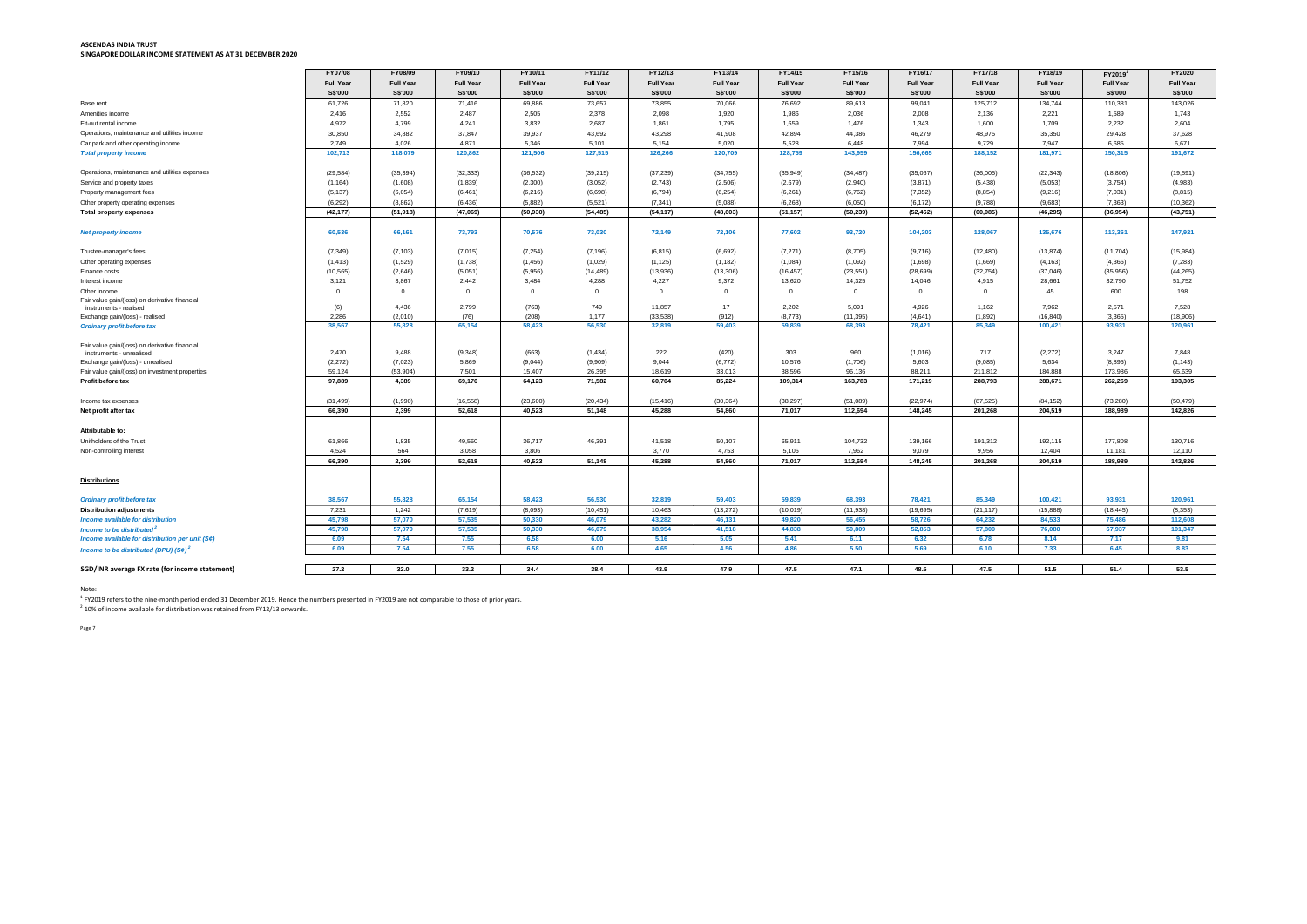## **ASCENDAS INDIA TRUST INDIAN RUPEE INCOME STATEMENT AS AT 31 DECEMBER 2020**

|                                                                          | FY12/13              | FY13/14              | FY14/15              | FY15/16              | FY16/17              | FY17/18              | FY18/19              | FY2019 <sup>1</sup>  | FY2020               |
|--------------------------------------------------------------------------|----------------------|----------------------|----------------------|----------------------|----------------------|----------------------|----------------------|----------------------|----------------------|
|                                                                          | <b>Full Year</b>     | <b>Full Year</b>     | <b>Full Year</b>     | <b>Full Year</b>     | <b>Full Year</b>     | <b>Full Year</b>     | <b>Full Year</b>     | <b>Full Year</b>     | <b>Full Year</b>     |
|                                                                          | <b>INR '000</b>      | <b>INR '000</b>      | <b>INR '000</b>      | <b>INR '000</b>      | <b>INR '000</b>      | <b>INR '000</b>      | <b>INR '000</b>      | <b>INR '000</b>      | <b>INR '000</b>      |
| Base rent                                                                | 3,240,748            | 3,349,723            | 3,636,932            | 4,222,700            | 4,796,407            | 5,976,391            | 6,953,294            | 5,674,932            | 7,648,474            |
| Amenities income                                                         | 92,087               | 91,830               | 94,221               | 95,934               | 97,395               | 101,539              | 114,397              | 81,665               | 93,188               |
| Fit-out rental income                                                    | 81,614               | 85,981               | 78,854               | 69,607               | 65,163               | 75,940               | 88,307               | 114,769              | 139,277              |
| Operations, maintenance and utilities income                             | 1,900,122            | 2,006,176            | 2,035,798            | 2,091,310            | 2,241,997            | 2,324,590            | 1,823,234            | 1,512,979            | 2,012,233            |
| Car park and other operating income                                      | 225,855              | 240,104              | 262,079              | 303,994              | 385,731              | 464,777              | 409,924              | 343,801              | 356,750              |
| <b>Total property income</b>                                             | 5,540,426            | 5,773,814            | 6,107,884            | 6,783,545            | 7,586,693            | 8,943,237            | 9,389,156            | 7,728,146            | 10,249,922           |
|                                                                          |                      |                      |                      |                      |                      |                      |                      |                      |                      |
| Operations, maintenance and utilities expenses                           | (1,633,376)          | (1,661,282)          | (1,707,732)          | (1,625,254)          | (1,697,970)          | (1,708,695)          | (1, 152, 333)        | (967, 198)           | (1,047,658)          |
| Service and property taxes                                               | (120, 328)           | (119, 740)           | (127, 052)           | (138, 568)           | (187, 625)           | (258, 566)           | (261, 315)           | (192, 949)           | (266, 461)           |
| Property management fees                                                 | (298, 084)           | (299, 439)           | (296, 751)           | (318, 697)           | (356,098)            | (420, 933)           | (475, 898)           | (361, 480)           | (471, 403)           |
| Other property operating expenses                                        | (324, 127)           | (243, 483)           | (295, 837)           | (285, 923)           | (298, 343)           | (465, 972)           | (500, 539)           | (379,095)            | (554, 122)           |
| <b>Total property expenses</b>                                           | (2,375,915)          | (2,323,944)          | (2, 427, 372)        | (2,368,442)          | (2,540,036)          | (2,854,166)          | (2,390,085)          | (1,900,722)          | (2, 339, 644)        |
|                                                                          |                      |                      |                      |                      |                      |                      |                      |                      |                      |
| <b>Net property income</b>                                               | 3,164,511            | 3,449,870            | 3,680,512            | 4,415,103            | 5,046,657            | 6,089,071            | 6,999,071            | 5,827,424            | 7,910,278            |
|                                                                          |                      |                      |                      |                      |                      |                      |                      |                      |                      |
| Trustee-manager's fees                                                   | (299, 137)           | (319, 995)           | (344, 651)           | (410, 961)           | (472, 309)           | (593, 403)           | (714, 997)           | (601, 769)           | (847, 281)           |
| Other operating expenses                                                 | (49, 357)            | (56, 195)            | (51,663)             | (51, 716)            | (81, 105)            | (79, 682)            | (215, 130)           | (224, 167)           | (389, 466)           |
| Finance costs                                                            | (610, 704)           | (637, 385)           | (780, 245)           | (1, 110, 176)        | (1, 391, 666)        | (1,555,871)          | (1,911,202)          | (1,848,909)          | (2,367,110)          |
| Interest income                                                          | 185,207              | 449,508              | 645,865              | 674,819              | 682,869              | 234,246              | 1,483,017            | 1,686,429            | 2,767,503            |
| Other income                                                             | $\Omega$             |                      |                      |                      | $\Omega$             | $\Omega$             | 2,328                | 30,906               | 10,575               |
| Fair value gain/(loss) on derivative financial<br>instruments - realised | 511,376              | 3,976                | 109,398              | 244,966              | 238,409              | 57,767               | 420,715              | 132,268              | 402,585              |
| Exchange gain/(loss) - realised                                          | (1,464,584)          | (44, 864)            | (427, 019)           | (532, 874)           | (224, 519)           | (86, 932)            | (899, 762)           | (173,092)            | (1,011,029)          |
| <b>Ordinary profit before tax</b>                                        | 1,437,312            | 2,844,915            | 2,832,197            | 3,229,161            | 3,798,336            | 4,065,196            | 5,164,040            | 4,829,090            | 6,476,055            |
|                                                                          |                      |                      |                      |                      |                      |                      |                      |                      |                      |
| Fair value gain/(loss) on derivative financial                           |                      |                      |                      |                      |                      |                      |                      |                      |                      |
| instruments - unrealised                                                 | 9,400                | (24, 201)            | 14,250               | 45,569               | (48, 477)            | 33,311               | (117, 833)           | 167,176              | 419,674              |
| Exchange gain/(loss) - unrealised                                        | 401,804              | (310, 601)           | 500,676              | (92, 361)            | 265,950              | (437, 685)           | 297,430              | (461, 506)           | (61, 148)            |
| Fair value gain/(loss) on investment properties                          | 813,041              | 1,601,424            | 1,746,432            | 4,684,418            | 4,141,341            | 10,478,023           | 9,530,340            | 8,977,617            | 3,510,122            |
| Profit before tax                                                        | 2,661,557            | 4,111,537            | 5,093,555            | 7,866,787            | 8,157,150            | 14,138,845           | 14,873,977           | 13,512,377           | 10,344,703           |
|                                                                          |                      |                      |                      |                      |                      |                      |                      |                      |                      |
| Income tax expenses                                                      | (669, 822)           | (1,459,490)          | (1,766,147)          | (2,449,874)          | (1, 105, 127)        | (4,293,866)          | (4,338,881)          | (3,777,204)          | (2,699,427)          |
| Net profit after tax                                                     | 1,991,735            | 2,652,047            | 3,327,408            | 5,416,913            | 7,052,023            | 9,844,979            | 10,535,096           | 9,735,173            | 7,645,276            |
|                                                                          |                      |                      |                      |                      |                      |                      |                      |                      |                      |
| Attributable to:<br>Unitholders of the Trust                             |                      |                      |                      |                      |                      |                      |                      |                      |                      |
| Non-controlling interest                                                 | 1,826,505<br>165,230 | 2,423,321<br>228,726 | 3,088,403<br>239,005 | 5,034,867<br>382,046 | 6,618,788<br>433,235 | 9,363,113<br>481,866 | 9,895,945<br>639,151 | 9,159,198<br>575,975 | 6,997,673<br>647,603 |
|                                                                          | 1,991,735            | 2,652,047            | 3,327,408            | 5,416,913            | 7,052,023            | 9,844,979            | 10,535,096           | 9,735,173            | 7,645,276            |
|                                                                          |                      |                      |                      |                      |                      |                      |                      |                      |                      |
| <b>Distributions</b>                                                     |                      |                      |                      |                      |                      |                      |                      |                      |                      |
|                                                                          |                      |                      |                      |                      |                      |                      |                      |                      |                      |
| <b>Ordinary profit before tax</b>                                        | 1,437,312            | 2,844,915            | 2,832,197            | 3,229,161            | 3,798,336            | 4,065,196            | 5,164,040            | 4,829,090            | 6,476,055            |
| <b>Distribution adjustments</b>                                          | 459,097              | (635, 160)           | (469, 811)           | (570, 014)           | (955, 216)           | (1,002,757)          | (807, 181)           | (947, 928)           | (450, 299)           |
| Income available for distribution                                        | 1,896,409            | 2,209,755            | 2,362,386            | 2,659,147            | 2,843,120            | 3,062,439            | 4,356,859            | 3,881,162            | 6,025,756            |
| <b>Income to be distributed</b>                                          | 1,706,768            | 1,988,779            | 2,126,147            | 2,393,232            | 2,558,808            | 2,756,195            | 3,921,173            | 3,493,046            | 5,423,180            |
| Income available for distribution per unit (INR)                         | 2.25                 | 2.42                 | 2.56                 | 2.88                 | 3.06                 | 3.23                 | 4.20                 | 3.69                 | 5.26                 |
| Income to be distributed (DPU) (INR)                                     | 2.03                 | 2.18                 | 2.31                 | 2.59                 | 2.75                 | 2.91                 | 3.78                 | 3.32                 | 4.73                 |
|                                                                          |                      |                      |                      |                      |                      |                      |                      |                      |                      |

Note:

The Income Statement in India Rupee was disclosed from FY12/13 onwards.

 $^1$  FY2019 refers to the nine-month period ended 31 December 2019. Hence the numbers presented in FY2019 are not comparable to those of prior years.